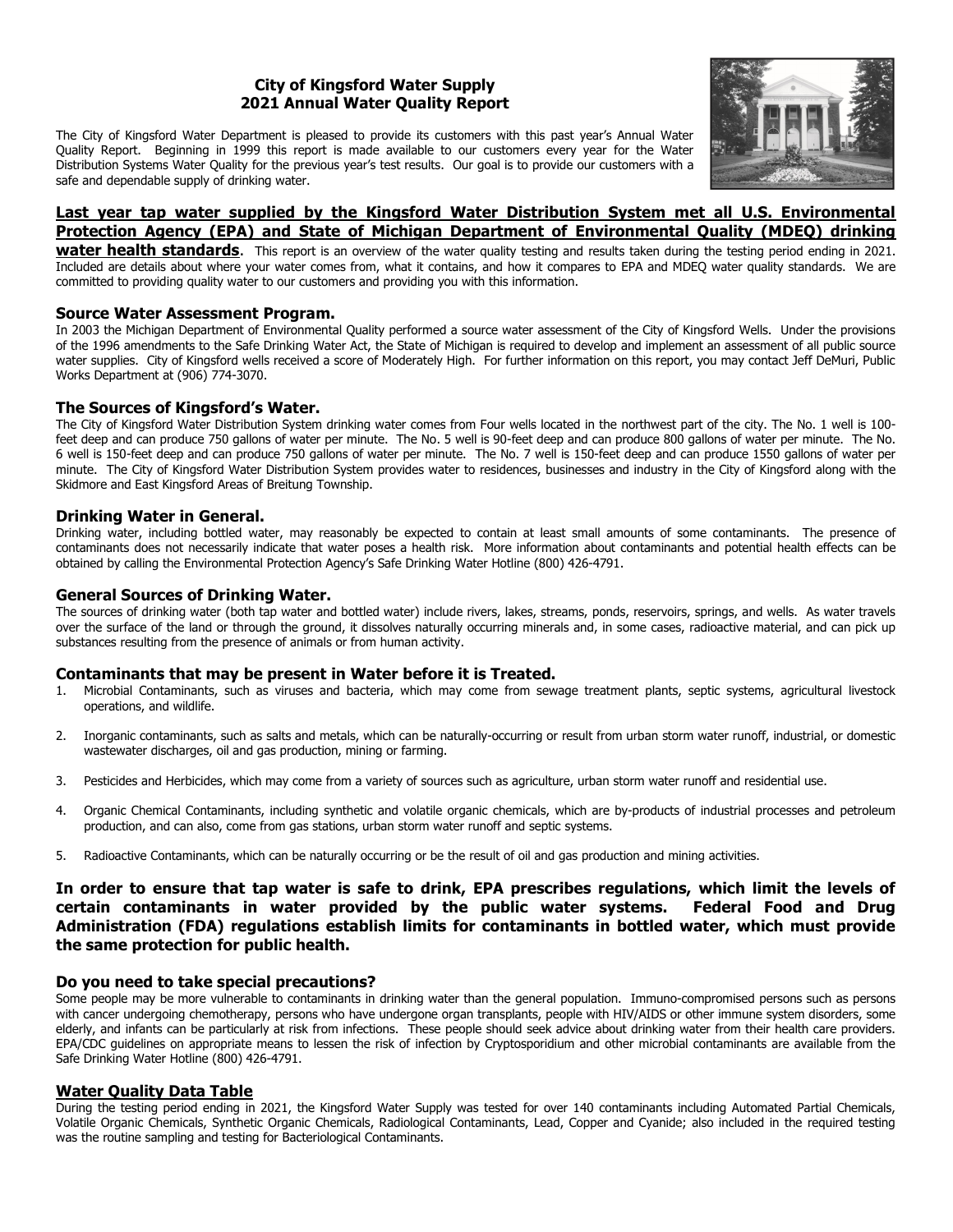The table below lists all of the drinking water contaminants that we detected during the testing period ending in 2021. The presence of contaminants in the water does not necessarily indicate that the water poses a health risk. Unless otherwise noted, the data presented in this table is from testing done in the calendar year of 2021. The Environmental Protection Agency and/or the State of Michigan Department of Environmental Quality require us to monitor for certain contaminants less than once per year because the concentration of these contaminants are not expected to vary significantly from year to year. Some of the data, though representative of the water quality, may be more than one year old.

### Terms and Abbreviations used below:

MCLG: Maximum Contaminants Level Goal: the level of a contaminant in drinking water below which there is no known or expected risk to health. MCLGs allow for a margin of safety.

MCL: Maximum Contaminant Level: The highest level of a contaminant that is allowed in drinking water. MCLs are set as close to the MCLGs as feasible using the best available treatment technology.

AL: Action Level: The concentration of a contaminant which, if exceeded, triggers treatment or other requirements which a water system must follow. **TT:** Treatment Technique: a required process intended to reduce the level of a contaminant in drinking water.<br>**Ppm:** parts per million, or milligrams per liter (mg/l) **NA:** Not Applicable

Ppm: parts per million, or milligrams per liter (mg/l)

**Ppb:** parts per billion, or micrograms per liter (ug/l) **NR:** Not Regulated

**Ppt:** parts per trillion, or nanograms per liter  $(ng/l)$  **ND:** Not Detected **PCi/l:** picocuries per liter (a measure of radioactivity)

picocuries per liter (a measure of radioactivity)

|                                                              |             | <b>MCL</b>   | Your          | Range                 |           | <b>Sample</b> |                                |                                          |
|--------------------------------------------------------------|-------------|--------------|---------------|-----------------------|-----------|---------------|--------------------------------|------------------------------------------|
| <b>Contaminants</b>                                          | <b>MCLG</b> |              | Water         | Low                   | High      | Date          | <b>ViolationTypical Source</b> |                                          |
| <b>Radiological Contaminants</b>                             |             |              |               |                       |           |               |                                |                                          |
| Alpha Emitters(pCi/l)                                        | 0           | 15           | 2.93          | 1.01                  | 2.93      | 06/16/20      | No                             | Decay of natural and manmade deposits.   |
| Radium 226                                                   | 0           |              | ND.           | 0.05                  | 0.15      | 09/03/19      | No                             |                                          |
|                                                              |             | $35.0$ comb. |               |                       |           |               |                                |                                          |
| Radium 228                                                   | 0           |              | 0.736         | 0.0                   | 0.95      | 09/03/19      | No                             |                                          |
| <b>Inorganic Contaminants</b>                                |             |              |               |                       |           |               |                                |                                          |
| Nitrate (ppm)                                                | 0           | 10.00        | 1.36          | 0.71                  | 2.00      | 08/9/21       | No                             | Fertilizer runoff and natural            |
| Fluoride (ppm)                                               | 4           | 4.000        | ND.           | <b>ND</b>             | 0.062     | 07/9/19       | No                             | Natural                                  |
| Arsenic (ppm)                                                | 0.002       | 0.010        | 0.002         | ND                    | 0.002     | 09/3/19       | No                             | Natural                                  |
| Barium (ppm)                                                 | 2.00        | 2.000        | 0.036         | ND                    | 0.036     | 09/3/19       | No                             | Natural                                  |
| <b>Microbiological Contaminants</b><br><b>Total Coliform</b> |             |              |               |                       |           |               |                                |                                          |
|                                                              | 0           | 0            | <b>ND</b>     | <b>ND</b>             | <b>ND</b> | 2021          | No                             | Naturally present in the environment.    |
| <b>Unregulated Contaminants</b>                              |             |              |               |                       |           |               |                                |                                          |
| Sodium (ppm)                                                 | <b>NR</b>   | <b>NR</b>    | 8.7           | 2.7                   | 16.0      | 06/16/20      | No                             | Erosion of natural deposits.             |
| Lead/Copper at Consumer Tap                                  |             |              |               |                       |           |               |                                |                                          |
|                                                              | AL          | <b>MCLG</b>  | Your<br>Water | Samples>AL<br>#90%ile |           |               |                                |                                          |
| Lead (ppb)                                                   | 15.0        | 0            | 5.0           |                       | 0         | 07/19         | No                             | Corrosion of household plumbing systems. |
| Copper (ppb)                                                 | 1300        | 1300         | 900           |                       | 0         | 07/19         | No                             | Corrosion of household plumbing systems. |

Lead: If present, elevated levels of lead can cause serious health problems, especially for pregnant women and young children. Lead in drinking water is primarily from materials and components associated with service lines and home plumbing. The City of Kingsford is responsible for providing high quality drinking water, but cannot control the variety of materials used in plumbing components. When your water has been sitting for several hours, you can minimize the potential for lead exposure by flushing your tap for 30 seconds to 2 minutes before using water for drinking or cooking. If you are concerned about lead in your water, you may wish to have your water tested. Information on lead in drinking water, testing methods, and steps you can take to minimize exposure is available from the Safe Drinking Water Hotline or at [http://www.epa.gov/safewater/lead.](http://www.epa.gov/safewater/lead) 

The City of Kingsford distribution system currently has 2,473 water services that were installed between 1925 to the present. Those services installed to residences and small businesses between 1925 to the late 1960s contained an 18-inch long section of lead pipe that connected the water main to the galvanized iron service piping. It has been reported that approximately 1472 water services contain lead goosenecks at the end of 2021. Since the late 1960s, smaller water services have been installed using type K copper pipe and no lead pipe section. In addition, over the years many water services have been repaired or replaced and the lead sections have been removed and replaced with copper pipe. The City is in the process of taking inventory of the water services that contain these short sections of lead pipe to meet the requirements of the recently changed rules to PA 399 DRINKING WATER Act and to formulate a plan to begin replacing these services. This information regarding the number of water services containing any lead pipe will be reported in future Water Quality Reports.

Note: On August 6<sup>th</sup>, 2021 the City of Kingsford had a level 1 Assessment violation on our water system. This level 1 assessment came from 2 positive bacteria samples taken at our ground storage tank. To correct the issue, the City of Kingsford worked with EGLE to have a plan in place to chlorinate our system for 10 days and flushed out of our watermains. Water was then retested and with the negative results the water was safe for consumption.

"Coliforms are bacteria that are naturally present in the environment and are used as an indicator that other, potentially harmful, waterborne pathogens may be present or that a potential pathway exists through which contamination may enter the drinking water distribution system. We found coliforms, indicating the need to look for potential problems in water treatment or distribution. When this occurs, we are required to conduct assessment(s) to identify problems and to correct the problems that were found during these assessments."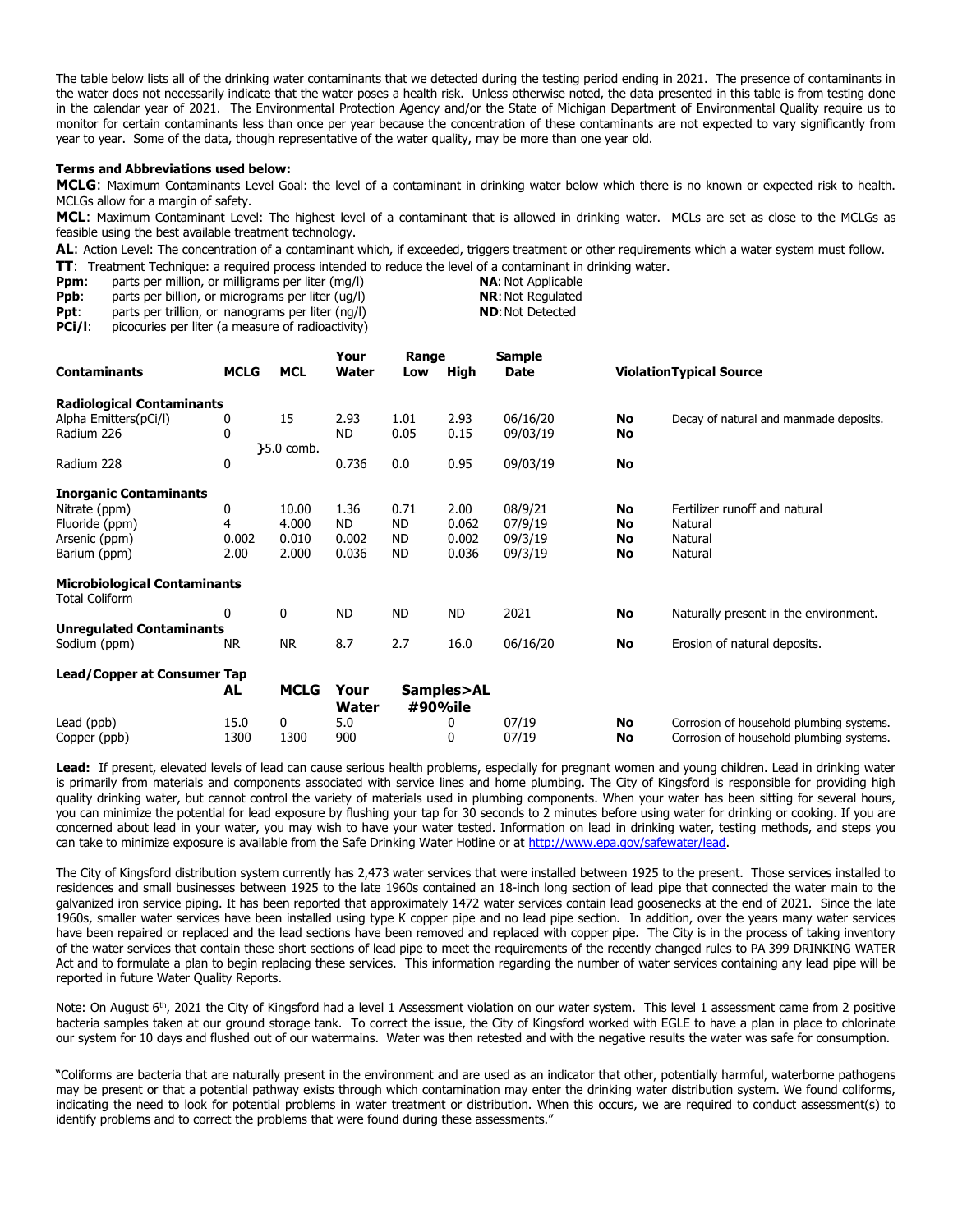### Per- and Polyfluoroalkyl Substances (PFAS)

Per- and polyfluoroalkyl substances (PFAS), sometimes called PFCs, are a group of chemicals that are resistant to heat, water, and oil. PFAS have been classified by the United States Environmental Protection Agency (U.S. EPA) as an emerging contaminant on the national landscape. For decades, they have been used in many industrial applications and consumer products such as carpeting, waterproof clothing, upholstery, food paper wrappings, fire-fighting foams, and metal plating. They are still used today. PFAS have been found at low levels both in the environment and in blood samples from the general U.S. population.

These chemicals are persistent, which means they do not break down in the environment. They also bioaccumulate, meaning the amount builds up over time in the blood and organs. Although our understanding of these emerging contaminants is constantly evolving, elevated levels of PFAS have the potential to cause increased cholesterol, changes in the body's hormones and immune system, decreased fertility, and increased risk of certain cancers. Links to these health effects in humans are supported by epidemiologic studies and by laboratory studies in animal models.

#### Are there health advisory levels?

The U.S. EPA has not established enforceable drinking water standards, called maximum contaminant levels, for these chemicals. However, the U.S. EPA has set a lifetime health advisory (LHA) level in drinking water for two PFAS: perfluorooctanoic acid (PFOA) and perfluorooctanesulfonic acid (PFOS). The PFOA and PFOS LHA is the level, or amount, below which no harm is expected from these chemicals. The LHA level is 70 parts per trillion (ppt) for PFOA and 70 ppt for PFOS. If both PFOA and PFOS are present, the LHA is 70 ppt for the combined concentration.

The amount of PFOA and PFOS combined in the sample collected from our system ranged from ND to 3 ppt, which is more than 23 times lower than the LHA for the combination of these two chemicals. There are many other PFAS compounds that currently do not have LHA levels. For information on PFOA, PFOS, and other PFAS, including possible health outcomes, you may visit these websites: [https://www.epa.gov/pfas;](https://www.epa.gov/pfas)  [https://www.atsdr.cdc.gov/pfas/; or](https://www.atsdr.cdc.gov/pfas/) [http://www.michigan.gov/pfasresponse.](http://www.michigan.gov/pfasresponse) 

#### Why was City of Kingsford's source water tested for PFAS?

The Michigan Department of Environment, Great Lakes, and Energy (EGLE) has coordinated a statewide initiative to test drinking water from all schools that use well water and community water supplies for PFAS. EGLE is taking this precautionary step to testing these drinking water sources to determine if public health actions are needed.

### Who can I call if I have questions about PFAS in my drinking water?

If any resident has additional questions regarding this issue, the State of Michigan Environmental Assistance Center can be contacted at 800-662- 9278. Representatives may be reached to assist with your questions Monday through Friday, 8:00 AM to 4:30 PM.

### Is it safe to eat fish in these areas?

Wild fish samples are being collected from local lakes and rivers. These samples will be analyzed to determine the levels of PFAS in fish and make recommendations on how much is safe to eat. Some information is already available in the State of Michigan Eat Safe Fish guides, which are available at [http://www.michigan.gov/eatsafefish.](http://www.michigan.gov/eatsafefish) 

#### May I bathe or swim in water containing PFAS?

Yes, information currently available suggests that this is not a major contributor to overall exposure.

#### How can PFAS affect people's health?

Some scientific studies suggest that certain PFAS may affect different systems in the body. The National Center for Environmental Health (NCEH)/Agency for Toxic Substances and Disease Registry (ATSDR) is working with various partners to better understand how exposure to PFAS might affect people's health.

If you are concerned about exposure to PFAS in your drinking water, please contact the Michigan Department of Health and Human Services Toxicology Hotline at 800-648-6942, or the Center for Disease Control and Prevention/ATSDR at [https://www.cdc.gov/cdc-info/ o](https://www.cdc.gov/cdc-info/)r 800-232-4636. Currently, scientists are still learning about the health effects of exposures to PFAS, including exposure to mixtures.

#### What other ways could I be exposed to PFOA, PFOS and other PFAS compounds?

PFAS are used in many consumer products. They are used in food packaging such as fast-food wrappers and microwave popcorn bags; waterproof and stain resistant fabrics such as outdoor clothing, upholstery, and carpeting; nonstick coatings on cookware; and cleaning supplies including some soaps and shampoos. People can be exposed to these chemicals in house dust, indoor and outdoor air, food and drinking water. There is still uncertainty regarding these routes of exposure and more research is necessary.

#### What is being done about this issue?

State and local agencies are actively working to obtain more information about this situation as quickly as possible. Additional testing of the drinking water will be conducted to demonstrate that the PFAS levels are consistent and reliably below the existing LHA. Additional monitoring in and around our region and other affected areas will also be performed by the Michigan Department of Environmental Quality, which will help us answer more questions and determine next steps.